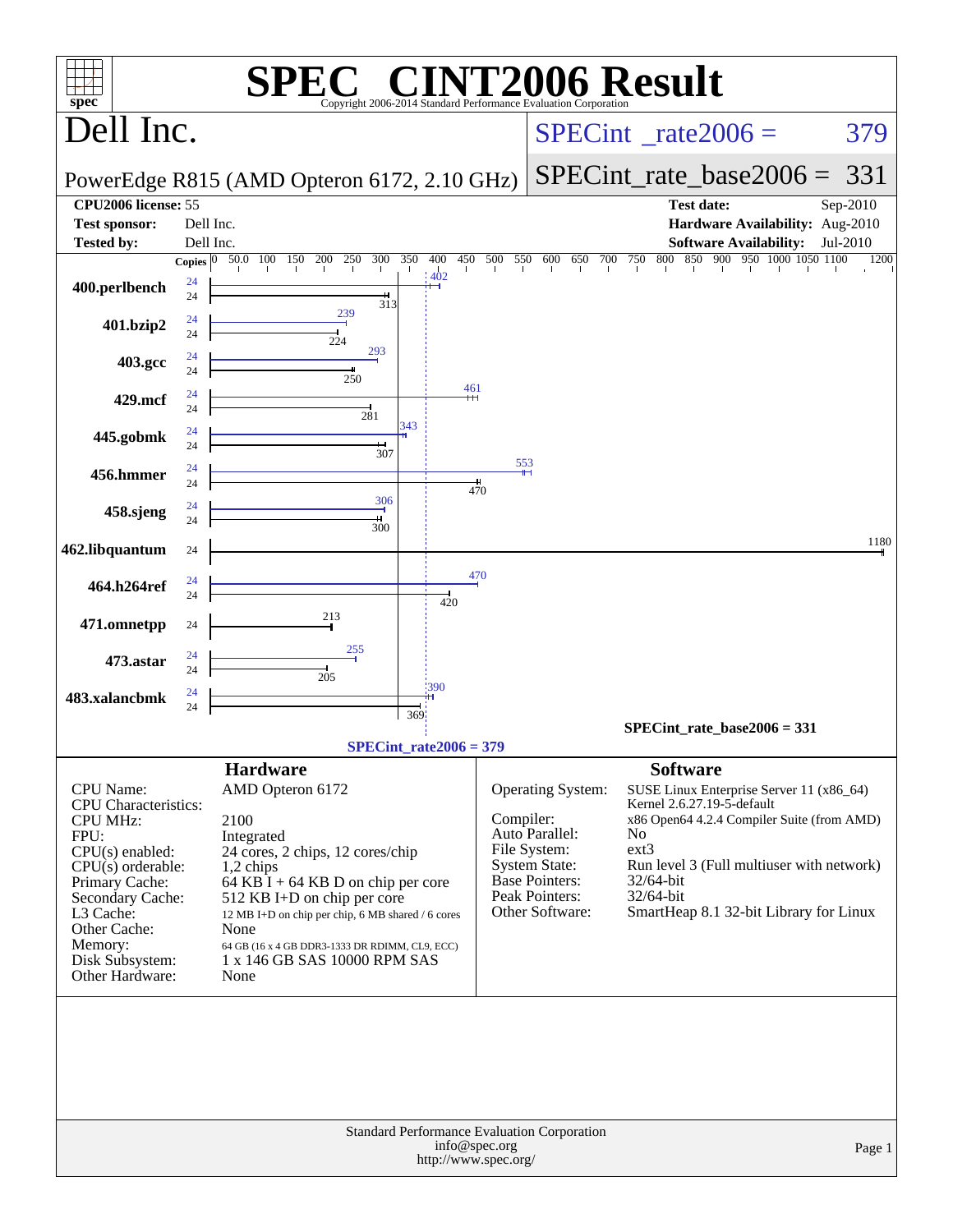

# **[SPEC CINT2006 Result](http://www.spec.org/auto/cpu2006/Docs/result-fields.html#SPECCINT2006Result)**

## Dell Inc.

#### SPECint rate $2006 = 379$

PowerEdge R815 (AMD Opteron 6172, 2.10 GHz)

[SPECint\\_rate\\_base2006 =](http://www.spec.org/auto/cpu2006/Docs/result-fields.html#SPECintratebase2006) 331

#### **[CPU2006 license:](http://www.spec.org/auto/cpu2006/Docs/result-fields.html#CPU2006license)** 55 **[Test date:](http://www.spec.org/auto/cpu2006/Docs/result-fields.html#Testdate)** Sep-2010

**[Test sponsor:](http://www.spec.org/auto/cpu2006/Docs/result-fields.html#Testsponsor)** Dell Inc. **[Hardware Availability:](http://www.spec.org/auto/cpu2006/Docs/result-fields.html#HardwareAvailability)** Aug-2010 **[Tested by:](http://www.spec.org/auto/cpu2006/Docs/result-fields.html#Testedby)** Dell Inc. **[Software Availability:](http://www.spec.org/auto/cpu2006/Docs/result-fields.html#SoftwareAvailability)** Jul-2010

#### **[Results Table](http://www.spec.org/auto/cpu2006/Docs/result-fields.html#ResultsTable)**

|                                                                                                          | <b>Base</b>   |                |       |                |       |                |            |               | <b>Peak</b>    |              |                |              |                |              |  |  |
|----------------------------------------------------------------------------------------------------------|---------------|----------------|-------|----------------|-------|----------------|------------|---------------|----------------|--------------|----------------|--------------|----------------|--------------|--|--|
| <b>Benchmark</b>                                                                                         | <b>Copies</b> | <b>Seconds</b> | Ratio | <b>Seconds</b> | Ratio | <b>Seconds</b> | Ratio      | <b>Copies</b> | <b>Seconds</b> | <b>Ratio</b> | <b>Seconds</b> | <b>Ratio</b> | <b>Seconds</b> | <b>Ratio</b> |  |  |
| 400.perlbench                                                                                            | 24            | 749            | 313   | 764            | 307   | 748            | 314        | 24            | 606            | 387          | 582            | 403          | 583            | <b>402</b>   |  |  |
| 401.bzip2                                                                                                | 24            | 1033           | 224   | 1031           | 225   | 1042           | 222        | 24            | 973            | 238          | 969            | 239          | 970            | 239          |  |  |
| $403.\mathrm{gcc}$                                                                                       | 24            | 771            | 250   | 765            | 253   | 776            | 249        | 24            | 657            | 294          | 659            | 293          | 659            | 293          |  |  |
| $429$ .mcf                                                                                               | 24            | 779            | 281   | 777            | 282   | 779            | 281        | 24            | 483            | 453          | 465            | 470          | 474            | <b>461</b>   |  |  |
| $445$ .gobmk                                                                                             | 24            | 819            | 307   | 819            | 307   | 852            | 296        | 24            | <b>734</b>     | 343          | 744            | 339          | 731            | 345          |  |  |
| 456.hmmer                                                                                                | 24            | 476            | 470   | 477            | 469   | 472            | 474        | 24            | 408            | 549          | 405            | 553          | 397            | 563          |  |  |
| $458$ .sjeng                                                                                             | 24            | 991            | 293   | 968            | 300   | 965            | 301        | 24            | 949            | 306          | 950            | 306          | 950            | 306          |  |  |
| 462.libquantum                                                                                           | 24            | 421            | 1180  | 421            | 1180  | 420            | 1180       | 24            | 421            | 1180         | 421            | 1180         | 420            | 1180         |  |  |
| 464.h264ref                                                                                              | 24            | 1265           | 420   | 1266           | 420   | 1263           | 421        | 24            | 1129           | 470          | 1129           | 470          | 1130           | 470          |  |  |
| 471.omnetpp                                                                                              | 24            | 702            | 214   | 703            | 213   | 710            | 211        | 24            | 702            | 214          | 703            | 213          | 710            | 211          |  |  |
| $473$ . astar                                                                                            | 24            | 822            | 205   | 823            | 205   | 823            | <b>205</b> | 24            | 660            | 255          | 662            | 255          | 661            | 255          |  |  |
| 483.xalancbmk                                                                                            | 24            | 448            | 369   | 449            | 369   | 449            | 369        | 24            | 432            | 383          | 424            | 390          | 423            | 391          |  |  |
| Results appear in the order in which they were run. Bold underlined text indicates a median measurement. |               |                |       |                |       |                |            |               |                |              |                |              |                |              |  |  |

#### **[Submit Notes](http://www.spec.org/auto/cpu2006/Docs/result-fields.html#SubmitNotes)**

The config file option 'submit' was used. 'numactl' was used to bind copies to the cores. See the configuration file for details.

#### **[Operating System Notes](http://www.spec.org/auto/cpu2006/Docs/result-fields.html#OperatingSystemNotes)**

'ulimit -s unlimited' was used to set environment stack size 'ulimit -l 2097152' was used to set environment locked pages in memory limit

Set vm/nr\_hugepages=10800 in /etc/sysctl.conf mount -t hugetlbfs nodev /mnt/hugepages

#### **[General Notes](http://www.spec.org/auto/cpu2006/Docs/result-fields.html#GeneralNotes)**

Environment variables set by runspec before the start of the run: HUGETLB\_LIMIT = "450" LD\_LIBRARY\_PATH = "/cpu2006/amd1002-rate-libs-revC/64:/cpu2006/amd1002-rate-libs-revC/32"

The x86 Open64 Compiler Suite is only available from (and supported by) AMD at <http://developer.amd.com/cpu/open64>

Binaries were compiled on SLES10 SP2 with binutils 2.18

Standard Performance Evaluation Corporation [info@spec.org](mailto:info@spec.org) <http://www.spec.org/>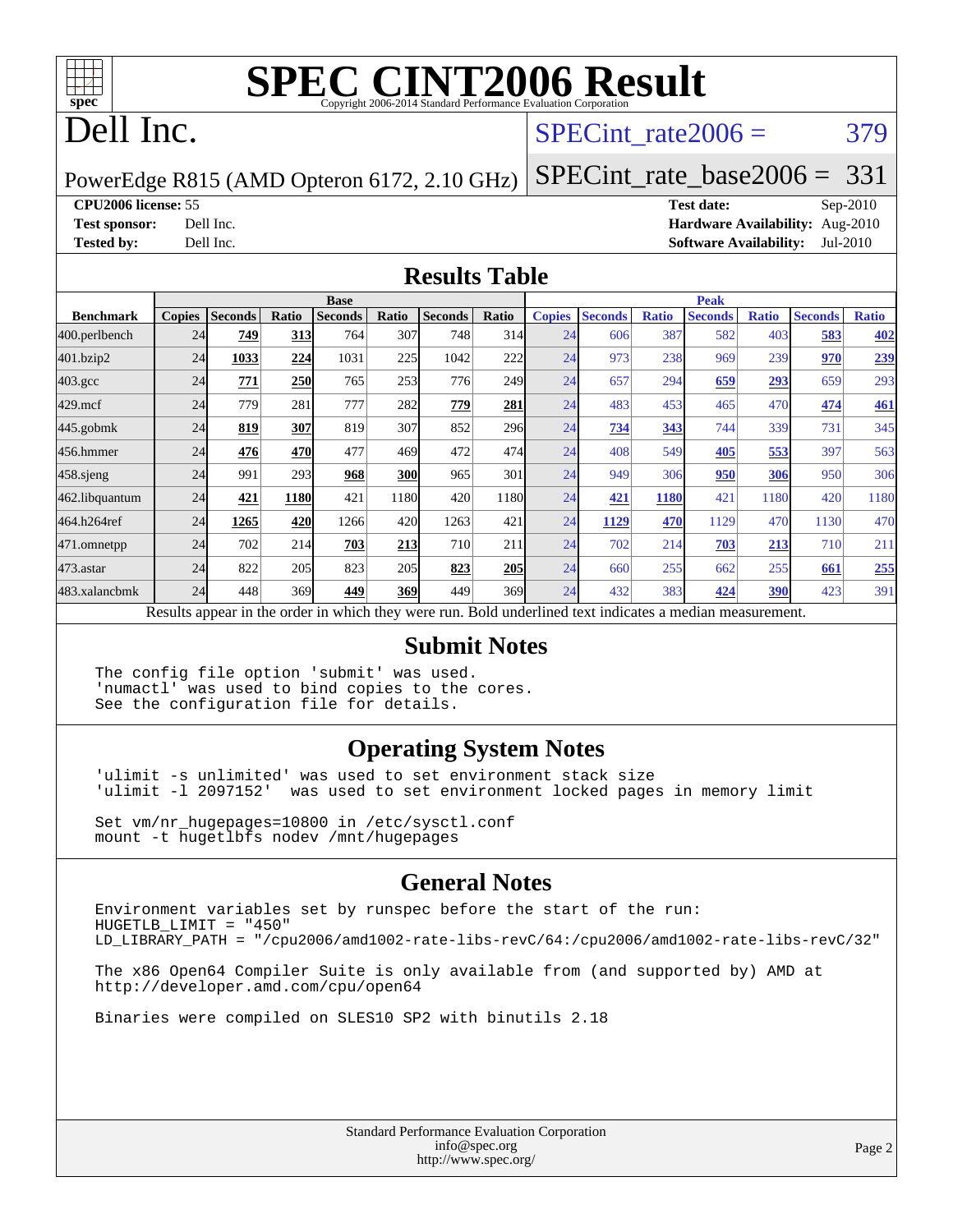

# **[SPEC CINT2006 Result](http://www.spec.org/auto/cpu2006/Docs/result-fields.html#SPECCINT2006Result)**

# Dell Inc.

SPECint rate $2006 = 379$ 

[SPECint\\_rate\\_base2006 =](http://www.spec.org/auto/cpu2006/Docs/result-fields.html#SPECintratebase2006)  $331$ 

PowerEdge R815 (AMD Opteron 6172, 2.10 GHz)

**[CPU2006 license:](http://www.spec.org/auto/cpu2006/Docs/result-fields.html#CPU2006license)** 55 **[Test date:](http://www.spec.org/auto/cpu2006/Docs/result-fields.html#Testdate)** Sep-2010 **[Test sponsor:](http://www.spec.org/auto/cpu2006/Docs/result-fields.html#Testsponsor)** Dell Inc. **[Hardware Availability:](http://www.spec.org/auto/cpu2006/Docs/result-fields.html#HardwareAvailability)** Aug-2010 **[Tested by:](http://www.spec.org/auto/cpu2006/Docs/result-fields.html#Testedby)** Dell Inc. **[Software Availability:](http://www.spec.org/auto/cpu2006/Docs/result-fields.html#SoftwareAvailability)** Jul-2010

### **[Base Compiler Invocation](http://www.spec.org/auto/cpu2006/Docs/result-fields.html#BaseCompilerInvocation)**

[C benchmarks](http://www.spec.org/auto/cpu2006/Docs/result-fields.html#Cbenchmarks): [opencc](http://www.spec.org/cpu2006/results/res2010q3/cpu2006-20100914-13290.flags.html#user_CCbase_Fopencc)

[C++ benchmarks:](http://www.spec.org/auto/cpu2006/Docs/result-fields.html#CXXbenchmarks) [openCC](http://www.spec.org/cpu2006/results/res2010q3/cpu2006-20100914-13290.flags.html#user_CXXbase_FopenCC)

#### **[Base Portability Flags](http://www.spec.org/auto/cpu2006/Docs/result-fields.html#BasePortabilityFlags)**

 400.perlbench: [-DSPEC\\_CPU\\_LP64](http://www.spec.org/cpu2006/results/res2010q3/cpu2006-20100914-13290.flags.html#b400.perlbench_basePORTABILITY_DSPEC_CPU_LP64) [-DSPEC\\_CPU\\_LINUX\\_X64](http://www.spec.org/cpu2006/results/res2010q3/cpu2006-20100914-13290.flags.html#b400.perlbench_baseCPORTABILITY_DSPEC_CPU_LINUX_X64) 401.bzip2: [-DSPEC\\_CPU\\_LP64](http://www.spec.org/cpu2006/results/res2010q3/cpu2006-20100914-13290.flags.html#suite_basePORTABILITY401_bzip2_DSPEC_CPU_LP64) 403.gcc: [-DSPEC\\_CPU\\_LP64](http://www.spec.org/cpu2006/results/res2010q3/cpu2006-20100914-13290.flags.html#suite_basePORTABILITY403_gcc_DSPEC_CPU_LP64) 429.mcf: [-DSPEC\\_CPU\\_LP64](http://www.spec.org/cpu2006/results/res2010q3/cpu2006-20100914-13290.flags.html#suite_basePORTABILITY429_mcf_DSPEC_CPU_LP64) 445.gobmk: [-DSPEC\\_CPU\\_LP64](http://www.spec.org/cpu2006/results/res2010q3/cpu2006-20100914-13290.flags.html#suite_basePORTABILITY445_gobmk_DSPEC_CPU_LP64) 456.hmmer: [-DSPEC\\_CPU\\_LP64](http://www.spec.org/cpu2006/results/res2010q3/cpu2006-20100914-13290.flags.html#suite_basePORTABILITY456_hmmer_DSPEC_CPU_LP64) 458.sjeng: [-DSPEC\\_CPU\\_LP64](http://www.spec.org/cpu2006/results/res2010q3/cpu2006-20100914-13290.flags.html#suite_basePORTABILITY458_sjeng_DSPEC_CPU_LP64) 462.libquantum: [-DSPEC\\_CPU\\_LP64](http://www.spec.org/cpu2006/results/res2010q3/cpu2006-20100914-13290.flags.html#suite_basePORTABILITY462_libquantum_DSPEC_CPU_LP64) [-DSPEC\\_CPU\\_LINUX](http://www.spec.org/cpu2006/results/res2010q3/cpu2006-20100914-13290.flags.html#b462.libquantum_baseCPORTABILITY_DSPEC_CPU_LINUX) 464.h264ref: [-DSPEC\\_CPU\\_LP64](http://www.spec.org/cpu2006/results/res2010q3/cpu2006-20100914-13290.flags.html#suite_basePORTABILITY464_h264ref_DSPEC_CPU_LP64) 483.xalancbmk: [-DSPEC\\_CPU\\_LINUX](http://www.spec.org/cpu2006/results/res2010q3/cpu2006-20100914-13290.flags.html#b483.xalancbmk_baseCXXPORTABILITY_DSPEC_CPU_LINUX)

#### **[Base Optimization Flags](http://www.spec.org/auto/cpu2006/Docs/result-fields.html#BaseOptimizationFlags)**

[C benchmarks](http://www.spec.org/auto/cpu2006/Docs/result-fields.html#Cbenchmarks):

[-march=barcelona](http://www.spec.org/cpu2006/results/res2010q3/cpu2006-20100914-13290.flags.html#user_CCbase_F-march_8ea39521cada96f307a04d0b8b9c6ffb) [-mso](http://www.spec.org/cpu2006/results/res2010q3/cpu2006-20100914-13290.flags.html#user_CCbase_F-mso) [-Ofast](http://www.spec.org/cpu2006/results/res2010q3/cpu2006-20100914-13290.flags.html#user_CCbase_F-Ofast) [-CG:local\\_sched\\_alg=1](http://www.spec.org/cpu2006/results/res2010q3/cpu2006-20100914-13290.flags.html#user_CCbase_F-CG:local_sched_alg_2175ca61f1a2717f1ec57b14995b9e7a) [-INLINE:aggressive=on](http://www.spec.org/cpu2006/results/res2010q3/cpu2006-20100914-13290.flags.html#user_CCbase_F-INLINE:aggressive_e14807c0a1e56a6a83cb25ab07c7ae8a) [-IPA:plimit=8000](http://www.spec.org/cpu2006/results/res2010q3/cpu2006-20100914-13290.flags.html#user_CCbase_F-IPA:plimit_92cba83f3d47f09c7d5368fda93ddbd7) [-IPA:small\\_pu=100](http://www.spec.org/cpu2006/results/res2010q3/cpu2006-20100914-13290.flags.html#user_CCbase_F-IPA:small_pu_900a09767c6929d55c26ea3d32399996) [-HP:bdt=2m:heap=2m](http://www.spec.org/cpu2006/results/res2010q3/cpu2006-20100914-13290.flags.html#user_CCbase_F-HUGEPAGE_855e97383b49831f390a2af16fe7202f)

[C++ benchmarks:](http://www.spec.org/auto/cpu2006/Docs/result-fields.html#CXXbenchmarks)

[-march=barcelona](http://www.spec.org/cpu2006/results/res2010q3/cpu2006-20100914-13290.flags.html#user_CXXbase_F-march_8ea39521cada96f307a04d0b8b9c6ffb) [-mso](http://www.spec.org/cpu2006/results/res2010q3/cpu2006-20100914-13290.flags.html#user_CXXbase_F-mso) [-Ofast](http://www.spec.org/cpu2006/results/res2010q3/cpu2006-20100914-13290.flags.html#user_CXXbase_F-Ofast) [-m32](http://www.spec.org/cpu2006/results/res2010q3/cpu2006-20100914-13290.flags.html#user_CXXbase_F-m32) [-INLINE:aggressive=on](http://www.spec.org/cpu2006/results/res2010q3/cpu2006-20100914-13290.flags.html#user_CXXbase_F-INLINE:aggressive_e14807c0a1e56a6a83cb25ab07c7ae8a) [-CG:cmp\\_peep=on](http://www.spec.org/cpu2006/results/res2010q3/cpu2006-20100914-13290.flags.html#user_CXXbase_F-CG:cmp_peep_ab90c979e95bee1f1f617a32622424ed) [-L/root/work/libraries/SmartHeap-8.1/lib -lsmartheap](http://www.spec.org/cpu2006/results/res2010q3/cpu2006-20100914-13290.flags.html#user_CXXbase_F-L_lib_directory_lsmartheap_9ab549d8336b8b0ffe7b94e3ae706265)

## **[Peak Compiler Invocation](http://www.spec.org/auto/cpu2006/Docs/result-fields.html#PeakCompilerInvocation)**

[C benchmarks](http://www.spec.org/auto/cpu2006/Docs/result-fields.html#Cbenchmarks): [opencc](http://www.spec.org/cpu2006/results/res2010q3/cpu2006-20100914-13290.flags.html#user_CCpeak_Fopencc)

[C++ benchmarks:](http://www.spec.org/auto/cpu2006/Docs/result-fields.html#CXXbenchmarks) [openCC](http://www.spec.org/cpu2006/results/res2010q3/cpu2006-20100914-13290.flags.html#user_CXXpeak_FopenCC)

### **[Peak Portability Flags](http://www.spec.org/auto/cpu2006/Docs/result-fields.html#PeakPortabilityFlags)**

400.perlbench: [-DSPEC\\_CPU\\_LP64](http://www.spec.org/cpu2006/results/res2010q3/cpu2006-20100914-13290.flags.html#b400.perlbench_peakPORTABILITY_DSPEC_CPU_LP64) [-DSPEC\\_CPU\\_LINUX\\_X64](http://www.spec.org/cpu2006/results/res2010q3/cpu2006-20100914-13290.flags.html#b400.perlbench_peakCPORTABILITY_DSPEC_CPU_LINUX_X64)

Continued on next page

Standard Performance Evaluation Corporation [info@spec.org](mailto:info@spec.org) <http://www.spec.org/>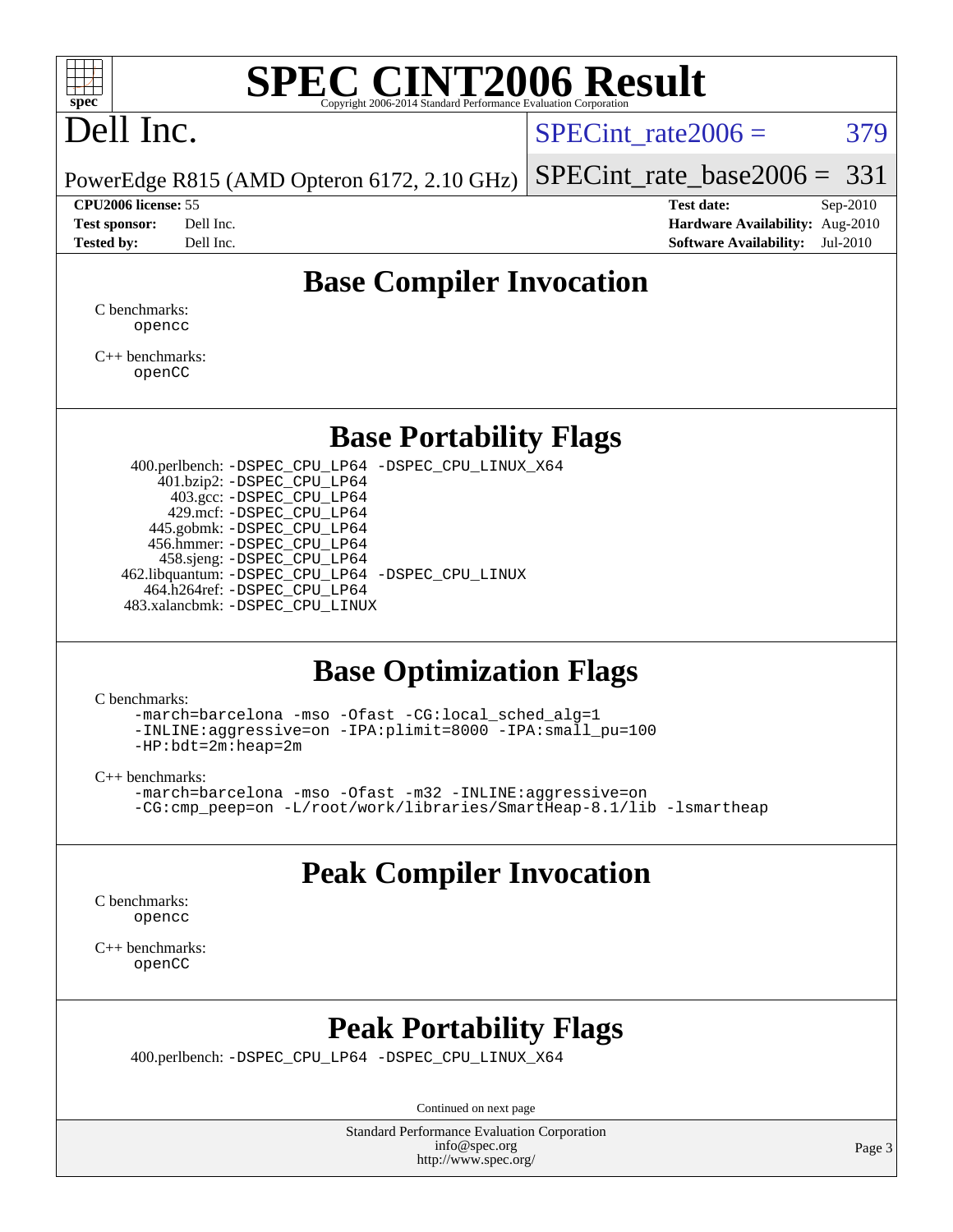

# **[SPEC CINT2006 Result](http://www.spec.org/auto/cpu2006/Docs/result-fields.html#SPECCINT2006Result)**

# Dell Inc.

 $SPECTnt_rate2006 = 379$ 

PowerEdge R815 (AMD Opteron 6172, 2.10 GHz)

[SPECint\\_rate\\_base2006 =](http://www.spec.org/auto/cpu2006/Docs/result-fields.html#SPECintratebase2006)  $331$ 

**[CPU2006 license:](http://www.spec.org/auto/cpu2006/Docs/result-fields.html#CPU2006license)** 55 **[Test date:](http://www.spec.org/auto/cpu2006/Docs/result-fields.html#Testdate)** Sep-2010 **[Test sponsor:](http://www.spec.org/auto/cpu2006/Docs/result-fields.html#Testsponsor)** Dell Inc. **[Hardware Availability:](http://www.spec.org/auto/cpu2006/Docs/result-fields.html#HardwareAvailability)** Aug-2010 **[Tested by:](http://www.spec.org/auto/cpu2006/Docs/result-fields.html#Testedby)** Dell Inc. **[Software Availability:](http://www.spec.org/auto/cpu2006/Docs/result-fields.html#SoftwareAvailability)** Jul-2010

## **[Peak Portability Flags \(Continued\)](http://www.spec.org/auto/cpu2006/Docs/result-fields.html#PeakPortabilityFlags)**

 401.bzip2: [-DSPEC\\_CPU\\_LP64](http://www.spec.org/cpu2006/results/res2010q3/cpu2006-20100914-13290.flags.html#suite_peakPORTABILITY401_bzip2_DSPEC_CPU_LP64) 445.gobmk: [-DSPEC\\_CPU\\_LP64](http://www.spec.org/cpu2006/results/res2010q3/cpu2006-20100914-13290.flags.html#suite_peakPORTABILITY445_gobmk_DSPEC_CPU_LP64) 456.hmmer: [-DSPEC\\_CPU\\_LP64](http://www.spec.org/cpu2006/results/res2010q3/cpu2006-20100914-13290.flags.html#suite_peakPORTABILITY456_hmmer_DSPEC_CPU_LP64) 458.sjeng: [-DSPEC\\_CPU\\_LP64](http://www.spec.org/cpu2006/results/res2010q3/cpu2006-20100914-13290.flags.html#suite_peakPORTABILITY458_sjeng_DSPEC_CPU_LP64) 462.libquantum: [-DSPEC\\_CPU\\_LP64](http://www.spec.org/cpu2006/results/res2010q3/cpu2006-20100914-13290.flags.html#suite_peakPORTABILITY462_libquantum_DSPEC_CPU_LP64) [-DSPEC\\_CPU\\_LINUX](http://www.spec.org/cpu2006/results/res2010q3/cpu2006-20100914-13290.flags.html#b462.libquantum_peakCPORTABILITY_DSPEC_CPU_LINUX) 464.h264ref: [-DSPEC\\_CPU\\_LP64](http://www.spec.org/cpu2006/results/res2010q3/cpu2006-20100914-13290.flags.html#suite_peakPORTABILITY464_h264ref_DSPEC_CPU_LP64) 483.xalancbmk: [-DSPEC\\_CPU\\_LINUX](http://www.spec.org/cpu2006/results/res2010q3/cpu2006-20100914-13290.flags.html#b483.xalancbmk_peakCXXPORTABILITY_DSPEC_CPU_LINUX)

### **[Peak Optimization Flags](http://www.spec.org/auto/cpu2006/Docs/result-fields.html#PeakOptimizationFlags)**

[C benchmarks](http://www.spec.org/auto/cpu2006/Docs/result-fields.html#Cbenchmarks):

```
Standard Performance Evaluation Corporation
400.perlbench: -march=barcelona -mso -fb_create fbdata(pass 1)
          -fb_opt fbdata(pass 2) -Ofast -IPA:plimit=20000 -LNO:opt=0
          -OPT:unroll_times_max=8 -OPT:unroll_size=256
          -OPT:unroll_level=2 -OPT:keep_ext=on -WOPT:if_conv=0
          -CG:local_sched_alg=1 -CG:unroll_fb_req=on
          -HP:bdt=2m:heap=2m
   401.bzip2: -march=barcelona -mso -fb_create fbdata(pass 1)
          -fb_opt fbdata(pass 2) -O3 -OPT:alias=disjoint
          -OPT:goto=off -CG:local_sched_alg=1 -HP:bdt=2m:heap=2m
    403.gcc: -march=barcelona -mso -fb_create fbdata(pass 1)
          -fb_opt fbdata(pass 2) -Ofast -LNO:trip_count=256
          -LNO:prefetch_ahead=10 -CG:cmp_peep=on -m32
          -HP:bdt=2m:heap=2m -GRA:unspill=on -IPA:small_pu=200
    429.mcf: -march=barcelona -mso -O3 -ipa -INLINE:aggressive=on
          -CG:gcm=off -GRA:prioritize_by_density=on -m32
          -HP:bdt=2m:heap=2m
  445.gobmk: -march=barcelona -mso -fb_create fbdata(pass 1)
          -fb_opt fbdata(pass 2) -O3 -OPT:alias=restrict
          -OPT:unroll_times_max=8 -OPT:unroll_size=256
          -OPT:unroll_level=2 -OPT:keep_ext=on -ipa -IPA:plimit=750
          -IPA:min_hotness=300-IPA:pu_reorder=1-LNO:prefetch=1
          -LNO:ignore_feedback=off -CG:p2align=on
          -CG:unroll_fb_req=on -HP:bdt=2m:heap=2m
 456.hmmer: -march=barcelona -mso -fb_create fbdata(pass 1)
          -fb_opt fbdata(pass 2) -Ofast -LNO:prefetch=0
          -OPT:alias=disjoint -OPT:unroll_times_max=8
          -OPT:unroll_size=256 -OPT:unroll_level=2 -OPT:keep_ext=on
          -CG:local_sched_alg=1 -CG:cflow=0
          -CG:push_pop_int_saved_regs=off -CG:cmp_peep=on
          -HP:bdt=2m:heap=2m
                               Continued on next page
```
[info@spec.org](mailto:info@spec.org) <http://www.spec.org/>